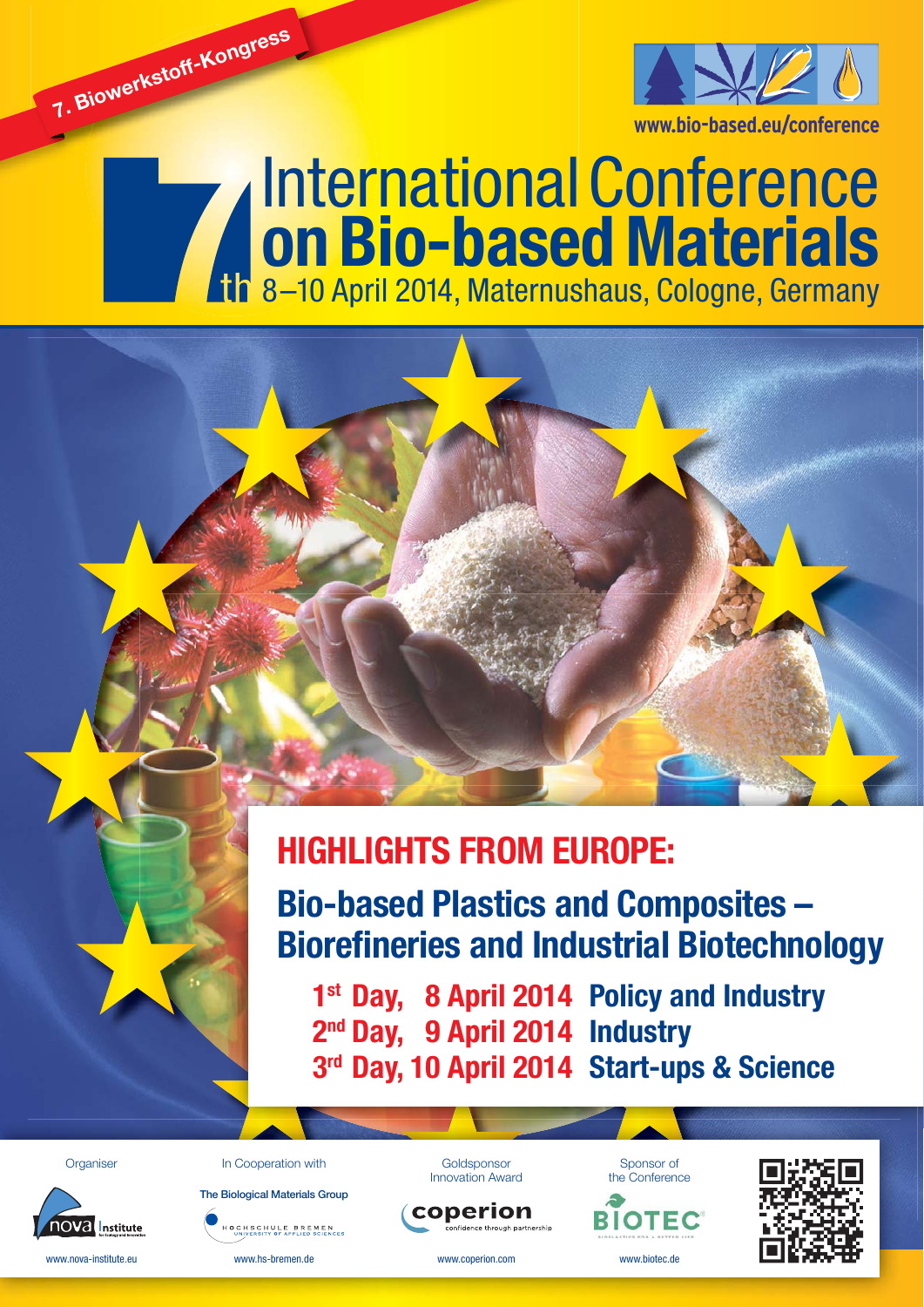

# International Conference **on Bio-based Materials** 8–10 April 2014, Maternushaus, Cologne, Germany

# **HIGHLIGHTS FROM EUROPE:**

# **Bio-based Plastics and Composites – Biorefineries and Industrial Biotechnology**

This conference aims to provide major players from the European bio-based chemicals, plastics and composite industries with an opportunity to present and discuss their latest developments and strategies. Representatives of political bodies and associations will also have their say alongside leading companies. For the first time, the conference will count with a third day especially dedicated to science and start-ups – getting them in touch with investors and industry. One highlight of the conference will be the presentation of the first running European biorefineries and the state-of-art of Industrial Biotechnology. It's one of the biggest conferences with more than 180 participants from all over the world and an exhibition which provides an excellent platform for your networking!

The 7th International Conference on Bio-based Materials ("Biowerkstoff-Kongress") builds on successful previous conferences: in 2013 more than 180 participants and 10 exhibitors were represented. More than 200 participants and 20 exhibitors mainly from industry are expected this year.

# **Innovation Award "Bio-based Material of the year 2014"**

For the seventh year running the Innovation Award "Biobased Material of the Year" will be awarded to the young, innovative bio-based chemicals and materials industry for

finding suitable applications and markets for bio-based products. The competition focuses on new developments in these areas, which have had (or will have) a market launch in 2013 and 2014, exclusively coming from Europe this time round.



Are you interested to participate? It is really simple: **www.biowerkstoff-kongress.de/award**

# **Preliminary Programme**

# **1st Day, 8 April 2014, (10 a.m. – 6 p.m.) POLICY AND INDUSTRY**

# **POLICY & STRATEGY**

**nova-Institut GmbH** 

**Michael Carus** Improved political framework for bio-based economy – A reform proposal for the Renewable Energy Directive

#### **Federal Ministry of Education and Research of Germany Henk van Liempt**

Industrial bioeconomy and public funding strategy in Germany

#### **STYRON Europe GmbH Rafael Cayuela**

The Future of Chemical Industry and especially the role of bio-based Chemistry

#### **Aachen-Maastricht Institute for Biobased Materials Dr. Stefaan de Wildeman**

Decentralized biopolymer production based on many new building blocks

# **Assobiotec – Italian Association for the development of Biotechnology**

**Mario Bonaccorso**

Biobased specialty chemicals - creating a profitable business by combining green innovation with performance

# **BIOREFINERIES IN EUROPE**

**Novamont Stefano Facco** Successful story of Novamont biorefinery in Italy

### **Borregaard**

**Gudbrand Rødsrud** Borregaard's biorefinery concepts

# **Lenzing AG**

**N.N.** Activities of Lenzing in the bio-based economy

# **Arizona Chemicals**

**Anna Holmberg**

Biobased specialty chemicals/creating a profitable business by combining green innovation with performance

# **INNOVATION AWARD (6 PRESENTATIONS) BIO-BASED MATERIAL OF THE YEAR 2014**

#### **Sponsor: Coperion GmbH Peter von Hoffmann**

Coperion and compounding of biobased materials Further information on the Innovation Award will follow soon.

# **Dinner Buffet & Innovation Award Ceremony**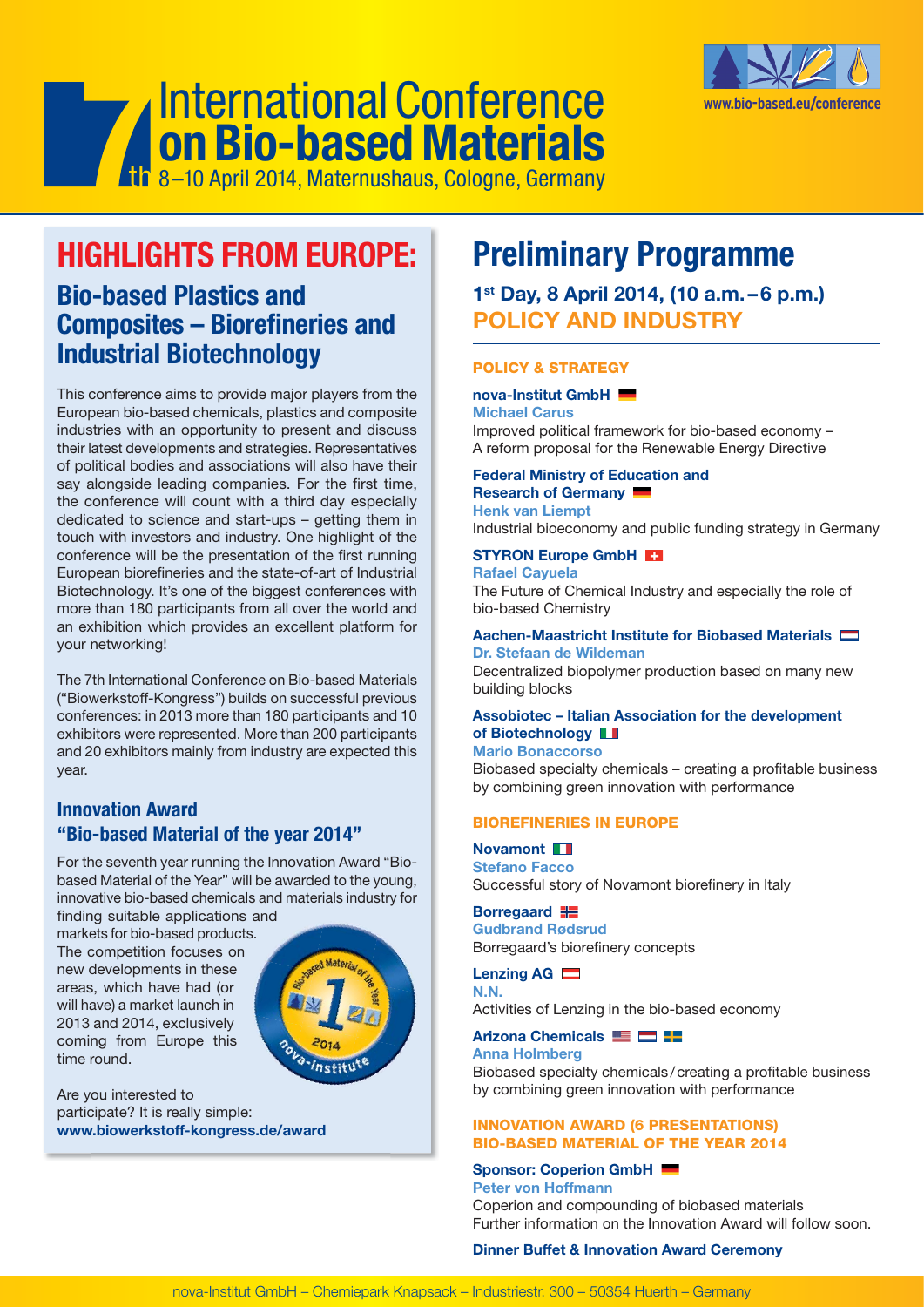

# **2nd Day, 9 April 2014, (9 a.m. – 5 p.m.) INDUSTRY**

8–10 April 2014, Maternushaus, Cologne, Germany

#### **BUILDING BLOCKS & POLYMERS**

### **Reverdia**

**Richard Janssen** BiosucciniumTM: Sense and Sustainability in biobased succinic acid development

# **Global Bioenergies**

### **Dr. Frederic Pâques**

Direct fermentation for Isobutene, Butadiene and Propylene production – a highway to renewable plastics, synthetic rubber and fuels

# **SEKAB BioFuels & Chemicals AB**

**Ylwa Alwarsdotter** Towards the Cellulosic Technology Platform – Enabling the bio-based economy

# **nova-Institut GmbH**

**Roland Essel** Plastic microparticle in the environment: An increasing problem – are biodegradable plastics a solution?

# **Corbion (formerly PURAC)**

**François de Bie** PLA technology of Corbion and new fields of applications

**Arkema Jean-Luc Dubois** Developments in bio-based Polyamides by Arkema

**SOPREMA Rémi Perrin** Bio based hydrophobic and durable thermoplastic elastomers for building construction materials

### **Myriant Corporation**

**Dr. Arne P. Duss** Successful Commercialization of a Renewable Platform Molecule

### **BIO-BASED COMPOSITES**

# **Asta Eder Composite Consulting nova-Institut GmbH**

**Dr. Asta Eder / Michael Carus** Wood-Plastic Composites (WPC) and Natural-Fibre Composites (NFC): European and Global Markets 2012 and Future Trends

# **ECOTECHNILIN**

**Karim Behlouli**

Innovative non-woven products and composites made from natural fibers

### **panel discussion & afterwards networking snack**

# **3rd Day, 10 April 2014, (9 a.m. – 5 p.m.) START-UPS & SCIENCE**

### **START-UPS & SCIENCE**

#### **Fraunhofer Institute for Applied Polymer Research IAP Dr. Gunnar Engelmann**

Lignin from domestic black liquor for the production of fibre reinforced thermosets

### **Biopolymer Consultant**

**Dr. Jan Ravenstejn** PHAs, are they here to stay? – The role of start-ups for the PHA production worldwide

# **BU Lignocellulose Conversion**

**Dr. Albrecht Läufer**

RenewChem – Invest into Process Development for Lowest Cost L-Lactid Acid Production from Lignocellulosic Biomass

#### **Bio Base Europe Pilot Plant Hendrik Waegeman**

Bio Base Europe: an instrument for start-ups to bridge the gap between laboratory research and insdustrial production

10 Start-ups from the field of bio-based chemistry and polymers will introduce themselves on the the third day of the conference. Interested to join? Send your e-mail to:

**Michael Carus michael.carus@nova-institut.de**

> **BOOK NOW AT: www.bio-based.eu/conference**